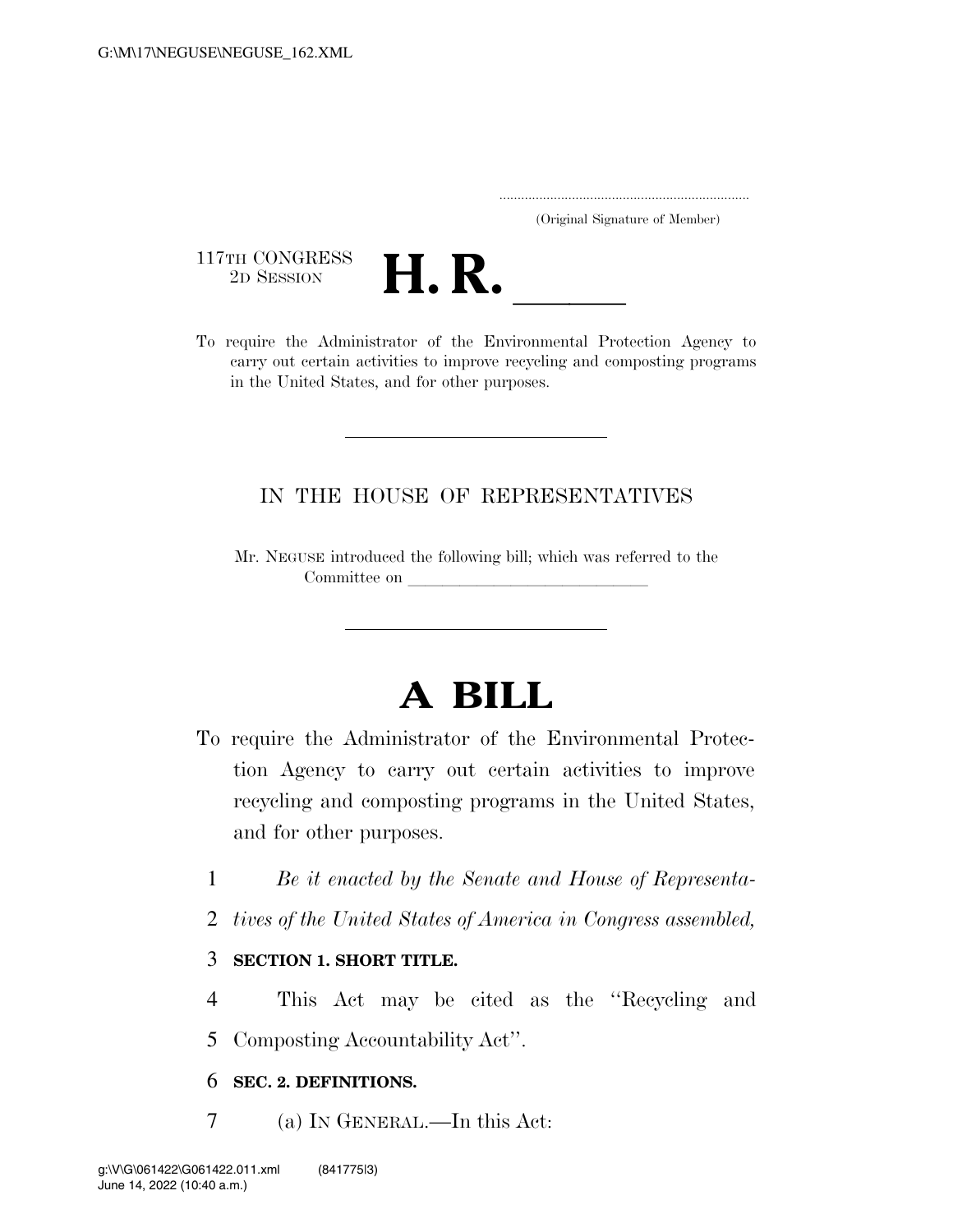| $\mathbf{1}$   | (1) ADMINISTRATOR.—The term "Adminis-                |
|----------------|------------------------------------------------------|
| $\overline{2}$ | trator" means the Administrator of the Environ-      |
| 3              | mental Protection Agency.                            |
| $\overline{4}$ | (2) CIRCULAR MARKET.—The term "circular              |
| 5              | market" means a market that utilizes industrial      |
| 6              | processes and economic activities to enable post-in- |
| 7              | dustrial and post-consumer materials used in those   |
| 8              | processes and activities to maintain their highest   |
| 9              | values for as long as possible.                      |
| 10             | (3) COMPOST.—The term "compost" means a              |
| 11             | product that—                                        |
| 12             | (A) is manufactured through the controlled           |
| 13             | aerobic, biological decomposition of biodegrad-      |
| 14             | able materials;                                      |
| 15             | (B) has been subjected to medium and                 |
| 16             | high temperature organisms, which—                   |
| 17             | (i) significantly reduce the viability of            |
| 18             | pathogens and weed seeds; and                        |
| 19             | (ii) stabilize carbon in the product                 |
| 20             | such that the product is beneficial to plant         |
| 21             | growth; and                                          |
| 22             | (C) is typically used as a soil amendment,           |
| 23             | but may also contribute plant nutrients.             |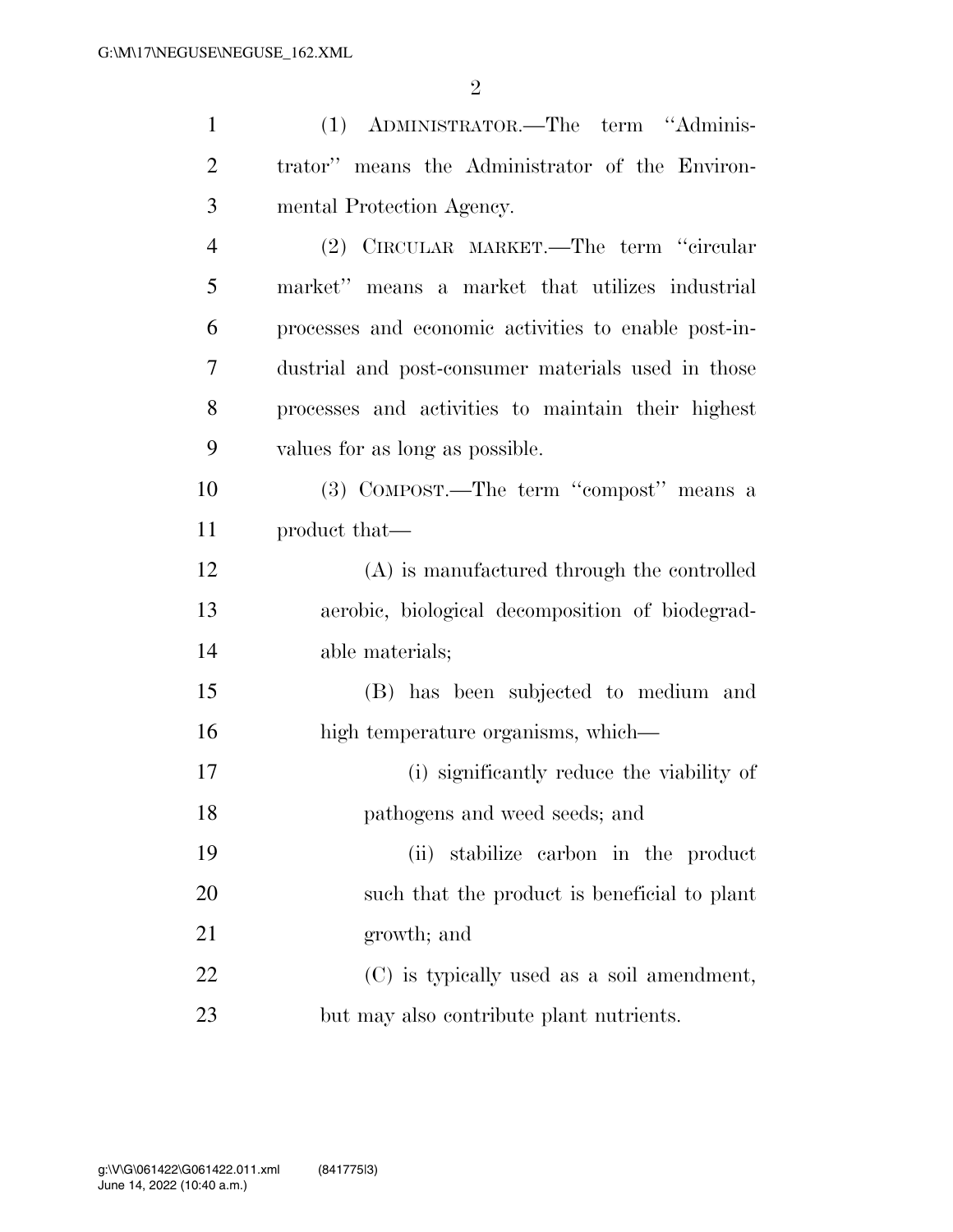| $\mathbf{1}$   | (4)<br>COMPOSTABLE MATERIAL.—The<br>term              |
|----------------|-------------------------------------------------------|
| $\overline{2}$ | "compostable material" means material that is a       |
| 3              | feedstock for creating compost, including-            |
| $\overline{4}$ | $(A)$ wood;                                           |
| 5              | (B) agricultural crops;                               |
| 6              | $(C)$ paper;                                          |
| 7              | (D) certified compostable products associ-            |
| 8              | ated with organic waste;                              |
| 9              | (E) other organic plant material;                     |
| 10             | (F) marine products;                                  |
| 11             | (G) organic waste, including food waste               |
| 12             | and yard waste; and                                   |
| 13             | (H) such other material that is composed              |
| 14             | of biomass that can be continually replenished        |
| 15             | or renewed, as determined by the Adminis-             |
| 16             | trator.                                               |
| 17             | COMPOSTING FACILITY.—The<br>(5)<br>term               |
| 18             | "composting facility" means a location, structure, or |
| 19             | device that transforms compostable materials into     |
| 20             | compost.                                              |
| 21             | (6) INDIAN TRIBE.—The term "Indian Tribe"             |
| 22             | has the meaning given the term in section 4 of the    |
| 23             | Indian Self-Determination and Education Assistance    |
| 24             | Act $(25 \text{ U.S.C. } 5304)$ .                     |
| 25             | (7) MATERIALS RECOVERY FACILITY.—                     |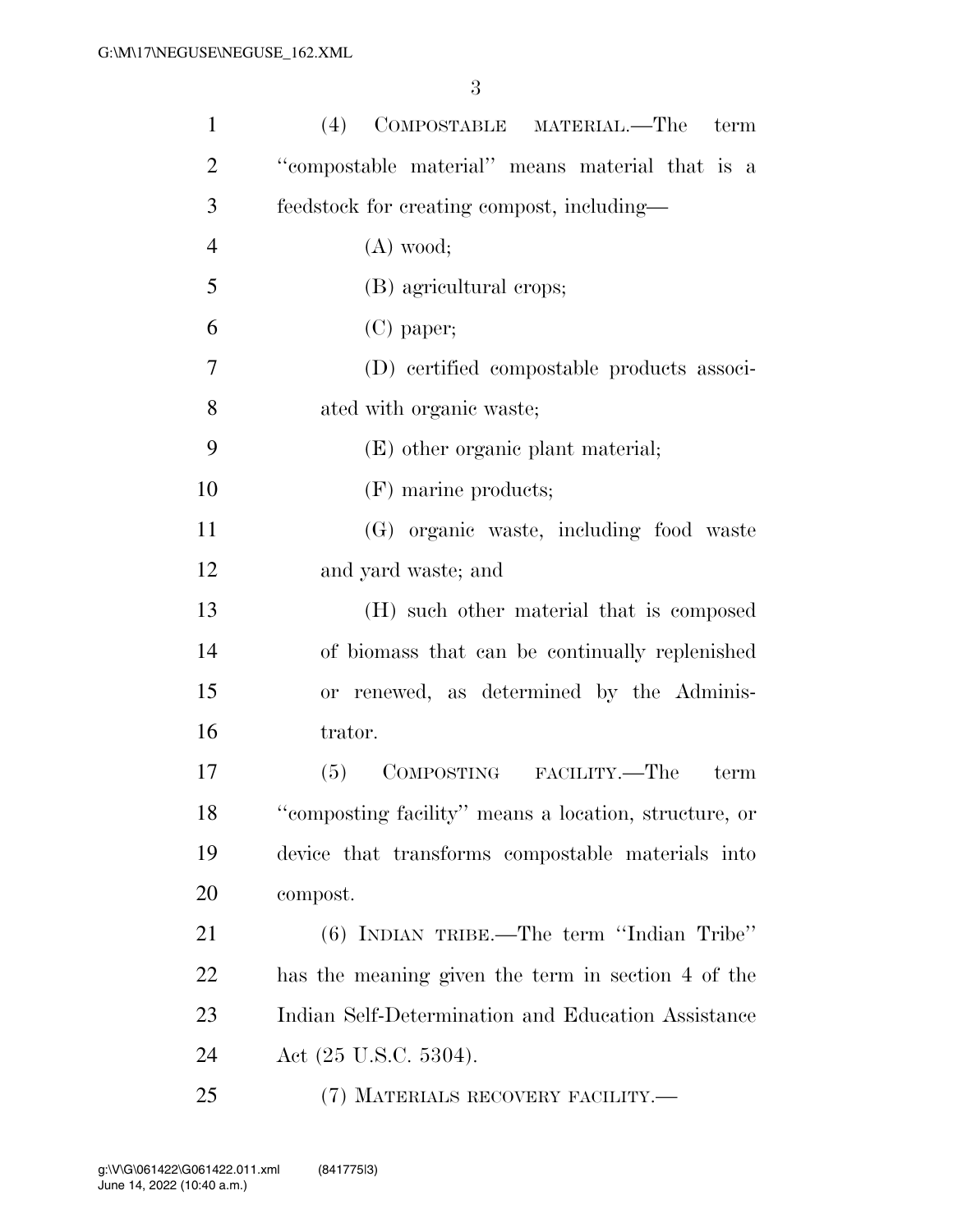(A) IN GENERAL.—The term ''materials recovery facility'' means a dedicated facility where primarily residential recyclable materials, which are diverted from disposal by the gener- ator and collected separately from municipal solid waste, are mechanically or manually sort- ed into commodities for further processing into specification-grade commodities for sale to end users. (B) EXCLUSION.—The term ''materials re-

 covery facility'' does not include a solid waste management facility that may process munic- ipal solid waste to remove recyclable materials. (8) RECYCLABLE MATERIAL.—The term ''recy- clable material'' means a material that is obsolete, previously used, off-specification, surplus, or inciden- tally produced for processing into a specification- grade commodity for which a circular market cur-rently exists or is being developed.

 (9) RECYCLING.—The term ''recycling'' means 21 the series of activities—

 (A) during which recyclable materials are processed into specification-grade commodities, and consumed as raw-material feedstock, in lieu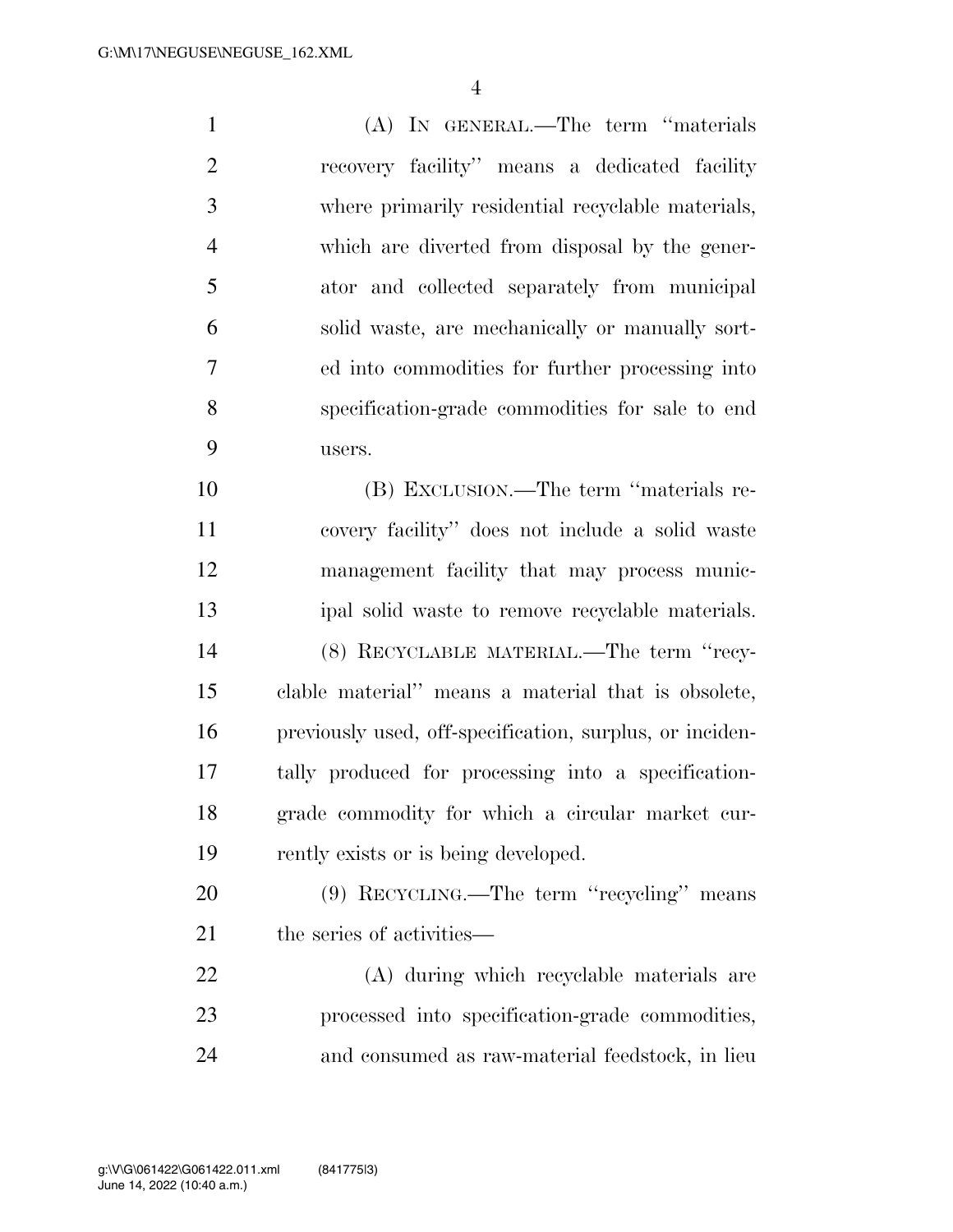| $\mathbf{1}$   | of virgin materials, in the manufacturing of new                      |
|----------------|-----------------------------------------------------------------------|
| $\overline{2}$ | products;                                                             |
| 3              | (B) that may include sorting, collection,                             |
| $\overline{4}$ | processing, and brokering; and                                        |
| 5              | (C) that result in subsequent consumption                             |
| 6              | by a materials manufacturer, including for the                        |
| 7              | manufacturing of new products.                                        |
| 8              | (10) STATE.—The term "State" has the mean-                            |
| 9              | ing given the term in section 1004 of the Solid                       |
| 10             | Waste Disposal Act (42 U.S.C. 6903).                                  |
| 11             | (b) DEFINITION OF PROCESSING.—In paragraphs                           |
| 12             | $(7)$ , $(8)$ , and $(9)$ of subsection $(a)$ , the term "processing" |
| 13             | means any mechanical, manual, or other method that—                   |
| 14             | (1) transforms a recyclable material into a spec-                     |
| 15             | ification-grade commodity; and                                        |
| 16             | $(2)$ may occur in multiple steps, with different                     |
| 17             | steps, including sorting, occurring at different loca-                |
| 18             | tions.                                                                |
| 19             | SEC. 3. SENSE OF CONGRESS.                                            |
| 20             | It is the sense of Congress that—                                     |
| 21             | (1) recycling and composting conserve<br>re-                          |
| 22             | sources, protect the environment, and are important                   |
| 23             | to the United States economy;                                         |
| 24             | (2) the United States recycling and composting                        |
| 25             | infrastructure encompass each of the entities that                    |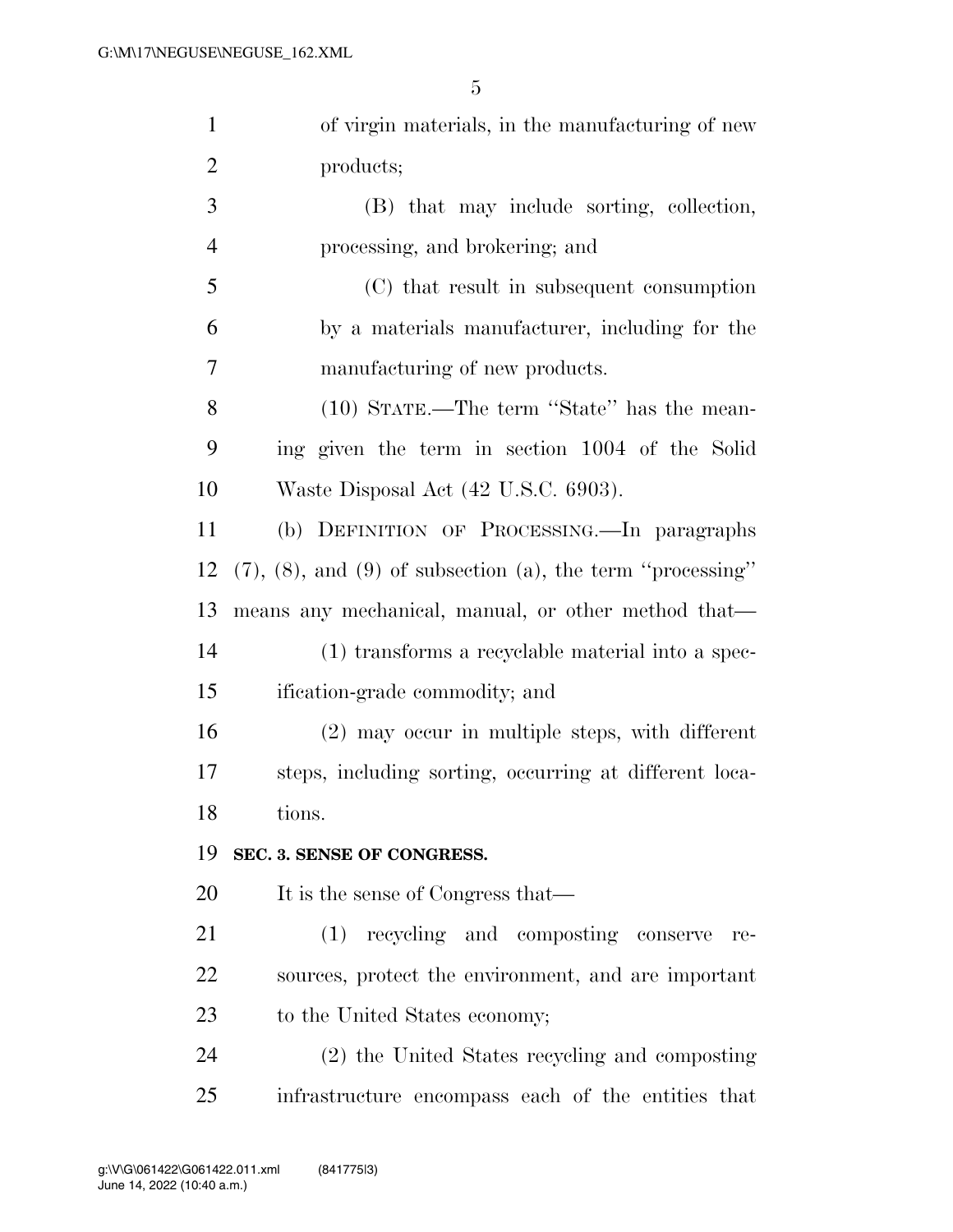| $\mathbf{1}$   | collect, process, broker, and consume recyclable ma-  |
|----------------|-------------------------------------------------------|
| $\overline{2}$ | terials and compostable materials sourced from com-   |
| 3              | mercial, industrial, institutional, and residential   |
| $\overline{4}$ | sources;                                              |
| 5              | (3) the residential segment of the United States      |
| 6              | recycling and composting infrastructure is facing     |
| 7              | challenges from—                                      |
| 8              | (A) confusion over what materials are recy-           |
| 9              | clable materials or compostable materials;            |
| 10             | (B) reduced export markets;                           |
| 11             | (C) growing, but still limited, domestic end          |
| 12             | markets; and                                          |
| 13             | (D) an ever-changing and heterogeneous                |
| 14             | supply stream;                                        |
| 15             | (4) in some areas, recycling and composting in-       |
| 16             | frastructure is in need of revitalization; and        |
| 17             | $(5)$ in an effort to address those challenges, the   |
| 18             | United States must use a combination of tactics to    |
| 19             | improve recycling and composting in the United        |
| 20             | States.                                               |
| 21             | SEC. 4. REPORT ON COMPOSTING INFRASTRUCTURE CAPA-     |
| 22             | <b>BILITIES.</b>                                      |
| 23             | The Administrator, in consultation with States, units |
| 24             | of local government, and Indian Tribes, shall—        |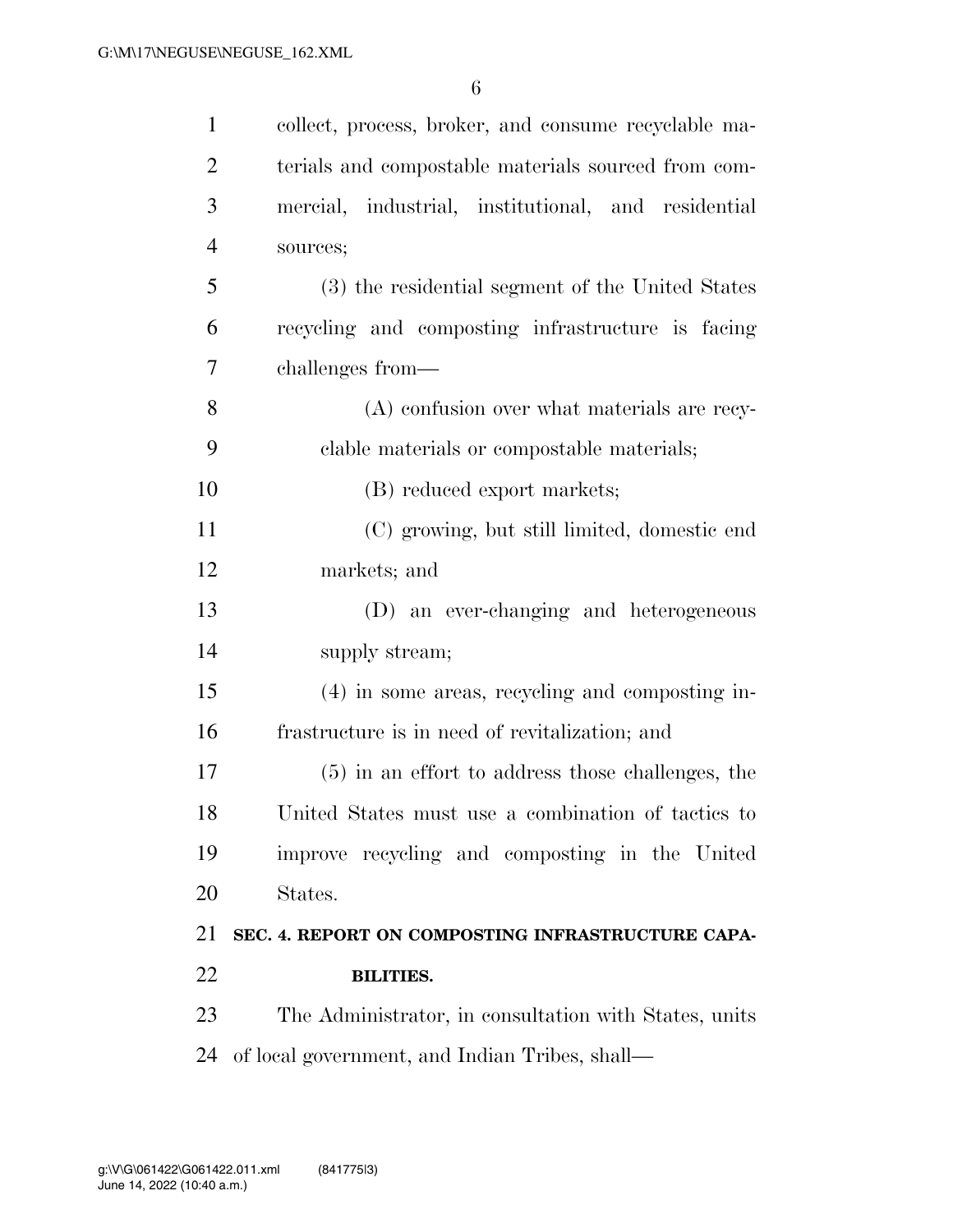| $\mathbf{1}$   | (1) prepare a report describing the capability of    |
|----------------|------------------------------------------------------|
| $\overline{2}$ | United States to implement a national<br>the         |
| 3              | composting strategy for compostable materials for    |
| $\overline{4}$ | the purposes of reducing contamination rates for re- |
| 5              | cycling, including—                                  |
| 6              | (A) an evaluation of existing Federal,               |
| 7              | State, and local laws that may present barriers      |
| 8              | to implementation of a national composting           |
| 9              | strategy;                                            |
| 10             | $(B)(i)$ an evaluation of existing composting        |
| 11             | programs of States, units of local government,       |
| 12             | and Indian Tribes; and                               |
| 13             | (ii) a description of best practices based on        |
| 14             | those programs;                                      |
| 15             | (C) an evaluation of existing composting             |
| 16             | infrastructure in States, units of local govern-     |
| 17             | ment, and Indian Tribes for the purposes of es-      |
| 18             | timating cost and approximate land needed to         |
| 19             | expand composting programs; and                      |
| 20             | (D) a study of the practices of manufac-             |
| 21             | turers and companies that are moving to using        |
| 22             | compostable packaging and food service ware          |
| 23             | for the purpose of making the composting proc-       |
| 24             | ess the end-of-life use of those products; and       |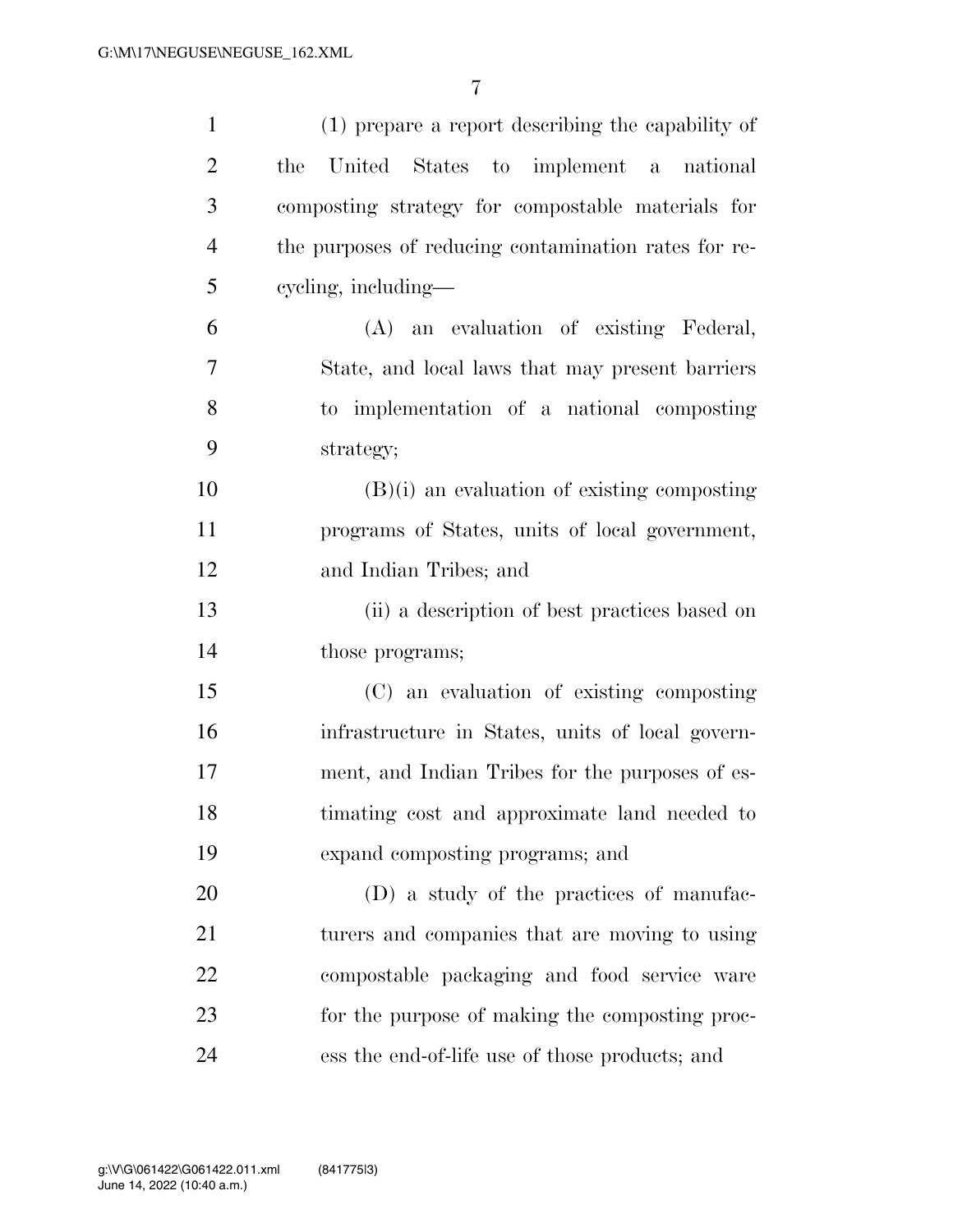(2) not later than 1 year after the date of en- actment of this Act, submit the report prepared under paragraph (1) to Congress.

## **SEC. 5. REPORT ON FEDERAL AGENCY RECYCLING PRAC-TICES.**

 Not later than 1 year after the date of enactment of this Act, and every two years thereafter until 2032, the Comptroller General of the United States, in consultation with the Administrator, shall make publicly available a re-port that—

 (1) provides information on the total annual re- cycling and composting rates reported by all Federal agencies;

 (2) provides information on the total annual percentage of products containing recyclable mate- rial, compostable material, or recovered materials purchased by all Federal agencies, including—

 (A) the total quantity of procured products containing recyclable material or recovered ma- terials listed in the comprehensive procurement guidelines published under section 6002(e) of 22 the Solid Waste Disposal Act (42 U.S.C. 23 6962(e)); and

 (B) the total quantity of compostable ma-25 terial purchased;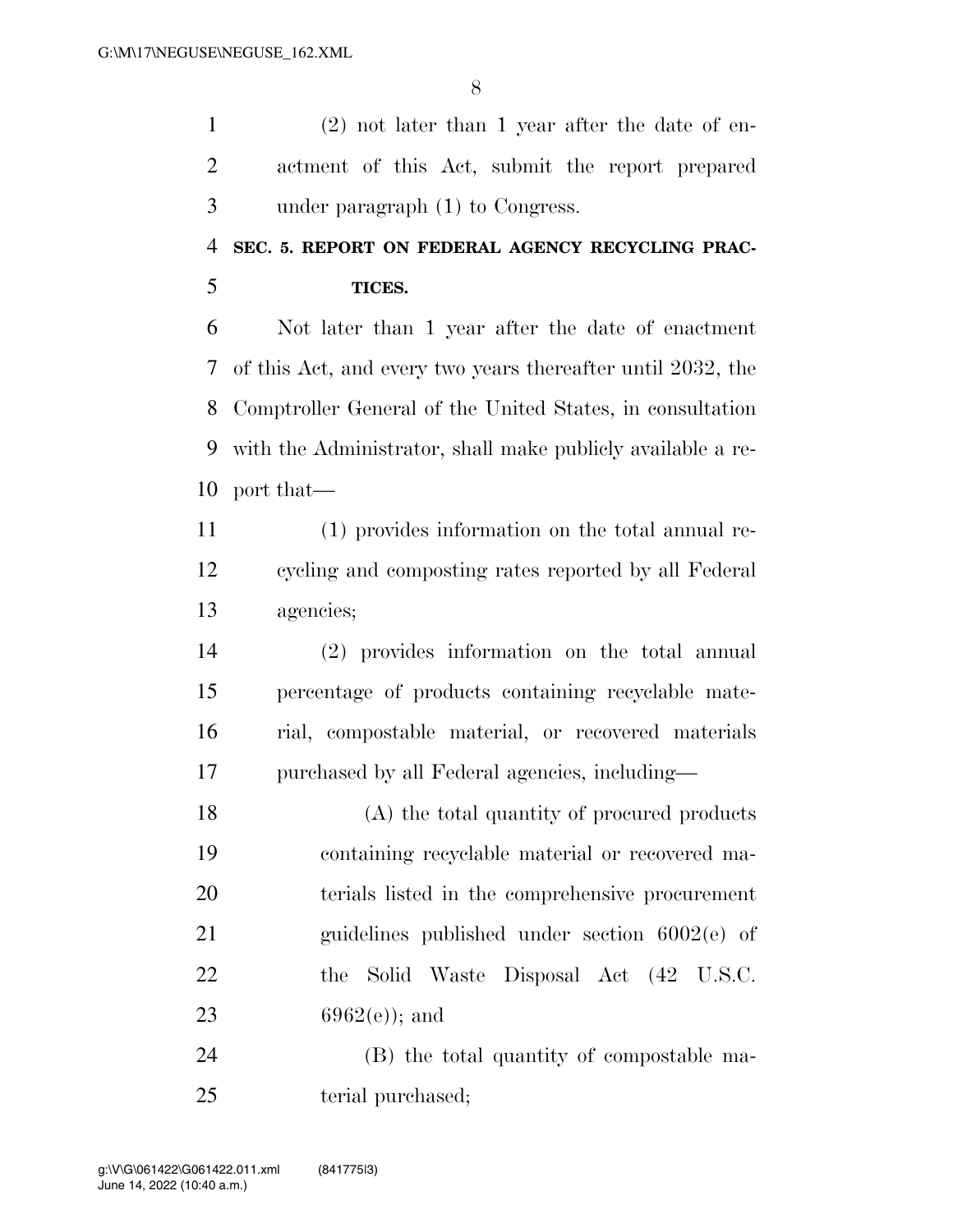| $\mathbf{1}$   | (3) includes recommendations, as appropriate,                 |
|----------------|---------------------------------------------------------------|
| $\overline{2}$ | for updating—                                                 |
| 3              | (A) the comprehensive procurement guide-                      |
| $\overline{4}$ | lines published under section $6002(e)$ of the                |
| 5              | Solid Waste Disposal Act (42 U.S.C. 6962(e));                 |
| 6              | and                                                           |
| $\tau$         | (B) the environmentally preferable pur-                       |
| 8              | chasing program established under section                     |
| 9              | $6604(b)(11)$ of the Pollution Prevention Act of              |
| 10             | 1990 (42 U.S.C. 13103(b)(11)); and                            |
| 11             | (4) describes the activities of each Federal                  |
| 12             | agency that promote recycling or composting.                  |
|                |                                                               |
| 13             | SEC. 6. IMPROVING DATA AND REPORTING.                         |
| 14             | (a) INVENTORY OF MATERIALS RECOVERY FACILI-                   |
| 15             | TIES.—Not later than 1 year after the date of enactment       |
|                | 16 of this Act, and biannually thereafter, the Administrator, |
| 17             | in consultation with States, units of local government, and   |
|                | 18 Indian Tribes, shall—                                      |
| 19             | (1) prepare an inventory of public and private                |
| 20             | materials recovery facilities in the United States, in-       |
| 21             | $cluding$ —                                                   |
| 22             | (A) the number of materials recovery fa-                      |
| 23             | cilities in each unit of local government in each             |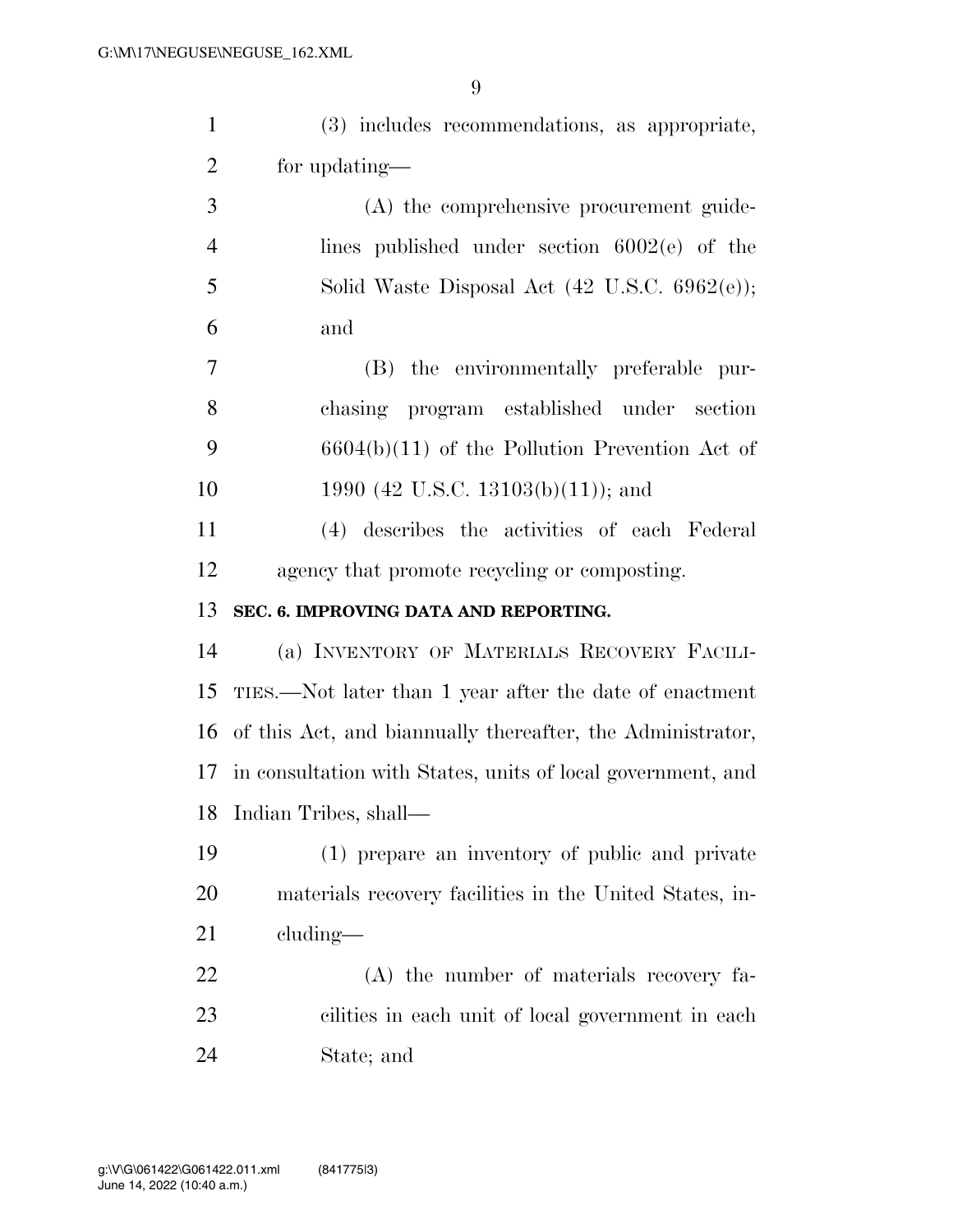| $\mathbf{1}$   | (B) a description of the materials that           |
|----------------|---------------------------------------------------|
| $\overline{2}$ | each materials recovery facility can process, in- |
| 3              | $cluding$ —                                       |
| $\overline{4}$ | (i) in the case of plastic, a description         |
| 5              | $of$ —                                            |
| 6              | (I) the types of accepted resin, if               |
| 7              | applicable; and                                   |
| 8              | (II) the packaging or product                     |
| 9              | format, such as a jug, a carton, or               |
| 10             | film;                                             |
| 11             | (ii) food packaging and service ware,             |
| 12             | such as a bottle, cutlery, or a cup;              |
| 13             | (iii) paper;                                      |
| 14             | (iv) aluminum, such as an aluminum                |
| 15             | beverage can, food can, aerosol can, or foil;     |
| 16             | (v) steel, such as a steel food or aer-           |
| 17             | osol can;                                         |
| 18             | (vi) other scrap metal;                           |
| 19             | (vii) glass; or                                   |
| 20             | (viii) any other material not described           |
| 21             | in any of clauses (i) through (vii) that a        |
| 22             | materials recovery facility can process; and      |
| 23             | (2) submit the inventory prepared under para-     |
| 24             | graph $(1)$ to Congress.                          |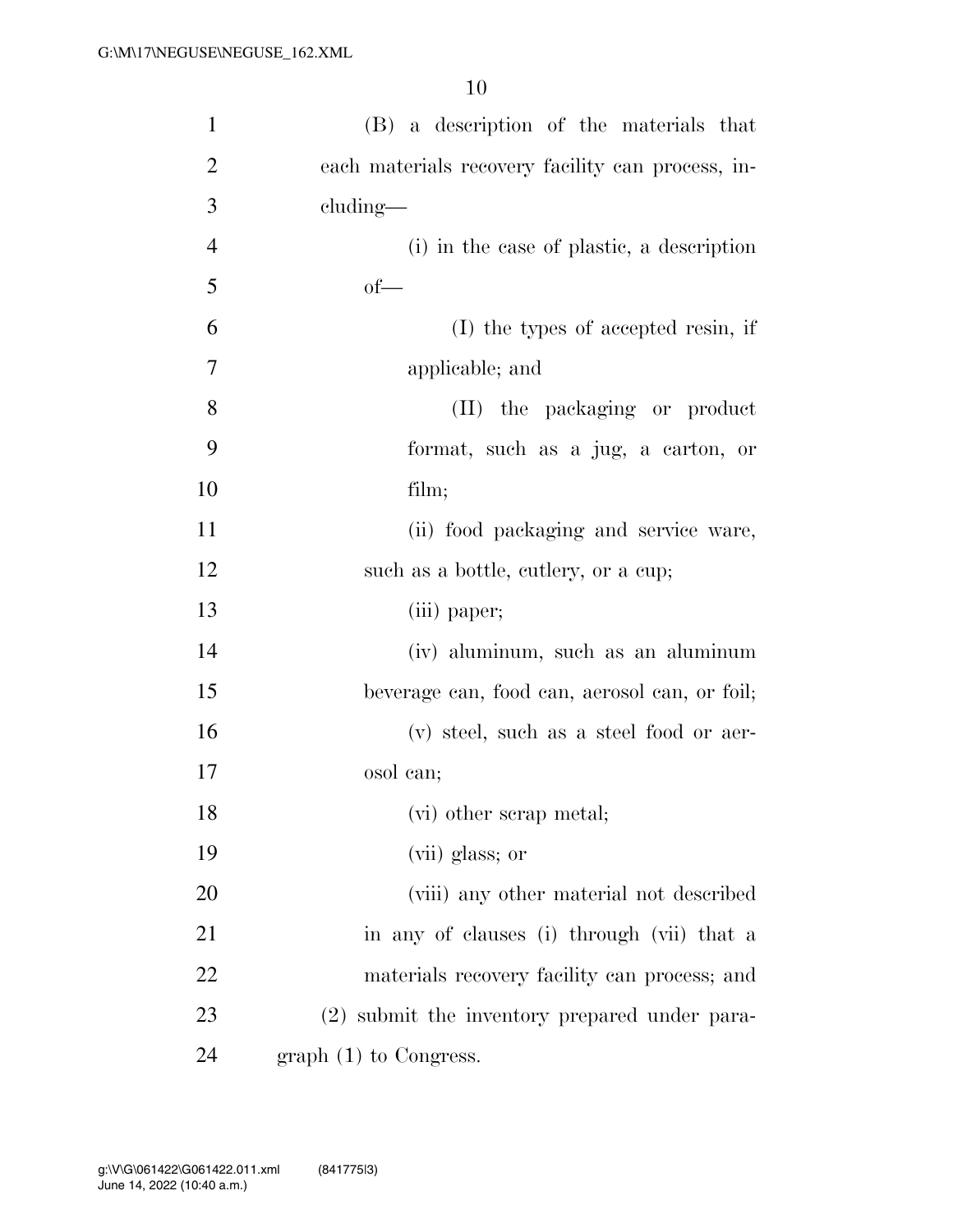(b) ESTABLISHMENT OF A COMPREHENSIVE BASE- LINE OF DATA FOR THE UNITED STATES RECYCLING SYSTEM.—The Administrator, in consultation with States, units of local government, and Indian Tribes, shall deter-mine, with respect to the United States—

 (1) the number of community curbside recycling and composting programs;

 (2) the number of community drop-off recycling and composting programs;

 (3) the types and forms of materials accepted by each community curbside recycling, drop-off recy-cling, or composting program;

 (4) the number of individuals with access to re- cycling and composting services to at least the ex-tent of access to disposal services;

 (5) the number of individuals with barriers to accessing recycling and composting services to at least the extent of access to disposal services;

 (6) the inbound contamination and capture rates of community curbside recycling, drop-off recy-21 cling, or composting programs;

 (7) where applicable, other available recycling or composting programs within a community, includ-ing store drop-offs; and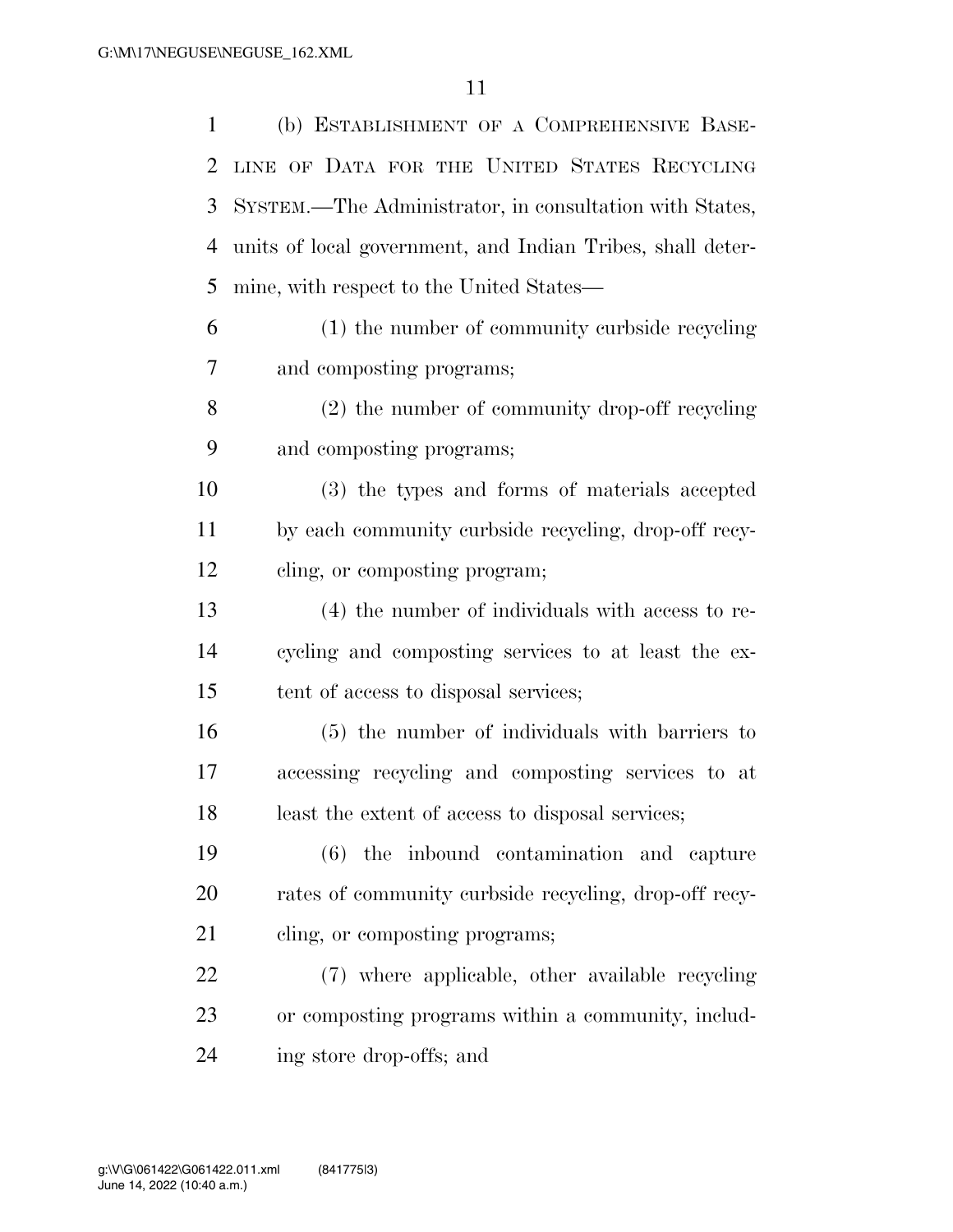(8) the average cost to States, units of local government, and Indian Tribes of recycling and composting programs.

 (c) STANDARDIZATION OF RECYCLING REPORTING RATES.—

(1) COLLECTION OF RATES.—

 (A) IN GENERAL.—The Administrator may use amounts made available under section 9 to biannually collect from each State the nation- ally standardized rate of recyclable materials in 11 that State that have been successfully diverted from the waste stream and brought to a mate-rials recovery facility or composting facility.

 (B) CONFIDENTIAL OR PROPRIETARY BUSINESS INFORMATION.—Information col- lected under subparagraph (A) shall not include any confidential or proprietary business infor-mation, as determined by the Administrator.

 (2) USE.—Using amounts made available under section 9, the Administrator may use the rates col- lected under paragraph (1) to further assist States, units of local government, and Indian Tribes—

 (A) to reduce the overall waste produced by the States and units of local government; and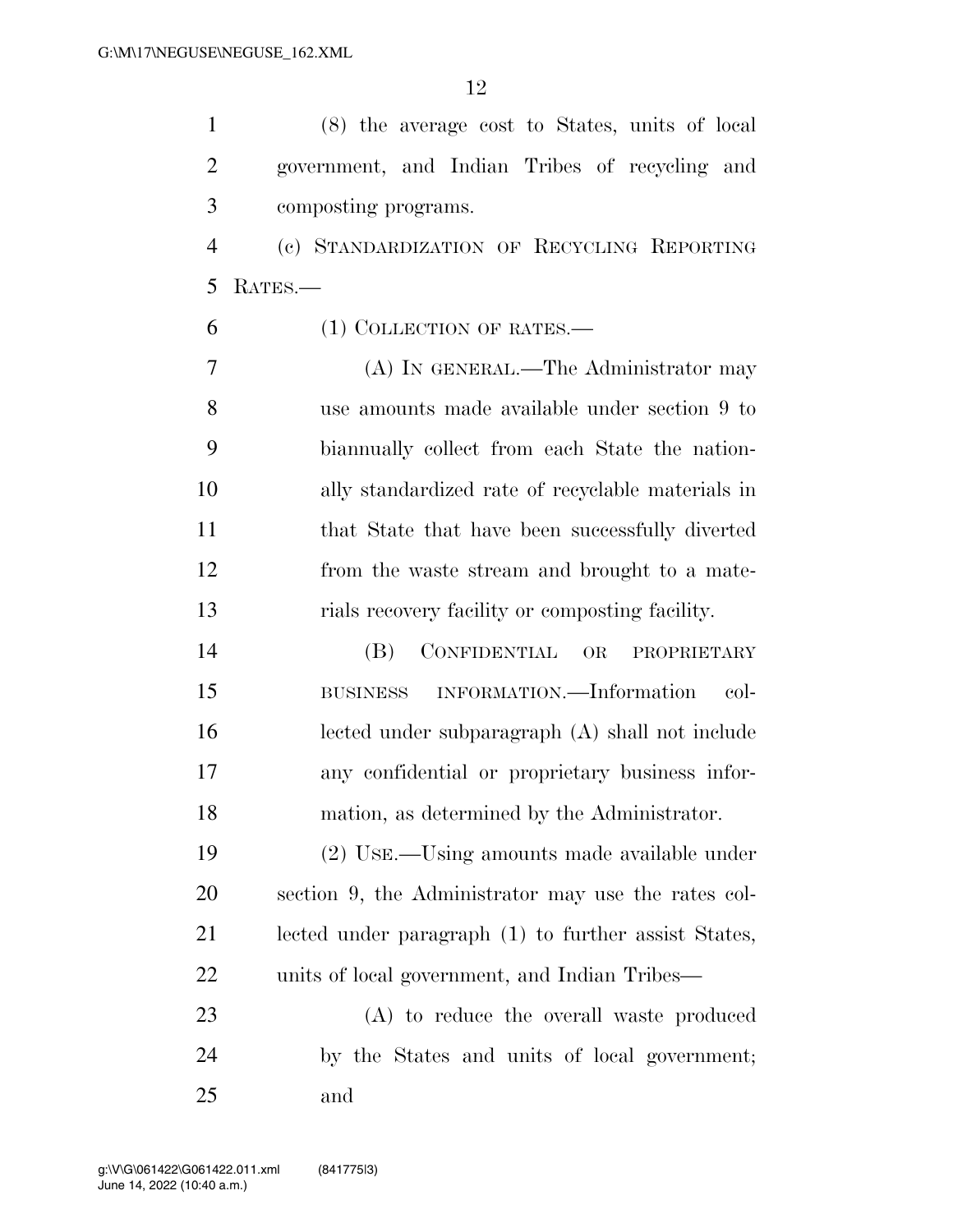| $\mathbf{1}$   | (B) to increase recycling and composting              |
|----------------|-------------------------------------------------------|
| $\overline{2}$ | rates.                                                |
| 3              | (d) REPORT ON END MARKETS.—                           |
| $\overline{4}$ | (1) IN GENERAL.—The Administrator, in con-            |
| 5              | sultation with States, units of local government, and |
| 6              | Indian Tribes, shall-                                 |
| 7              | (A) provide an update to the report sub-              |
| 8              | mitted under section 306 of the Save Our Seas         |
| 9              | 2.0 Act (Public Law 116–224; 134 Stat. 1096)          |
| 10             | to include an addendum on the end-market sale         |
| 11             | of all recyclable materials, in addition to recy-     |
| 12             | eled plastics as described in that section, from      |
| 13             | materials recovery facilities that process recy-      |
| 14             | clable materials collected from households and        |
| 15             | publicly available recyclable materials drop-off      |
| 16             | centers, including—                                   |
| 17             | (i) the total, in dollars per ton, domes-             |
| 18             | tic sales of bales of recyclable materials;           |
| 19             | and                                                   |
| 20             | (ii) the total, in dollars per ton, inter-            |
| 21             | national sales of bales of recyclable mate-           |
| 22             | rials;                                                |
| 23             | (B) prepare a report on the end-market                |
| 24             | sale of compost from all compostable materials        |
| 25             | collected from households and publicly available      |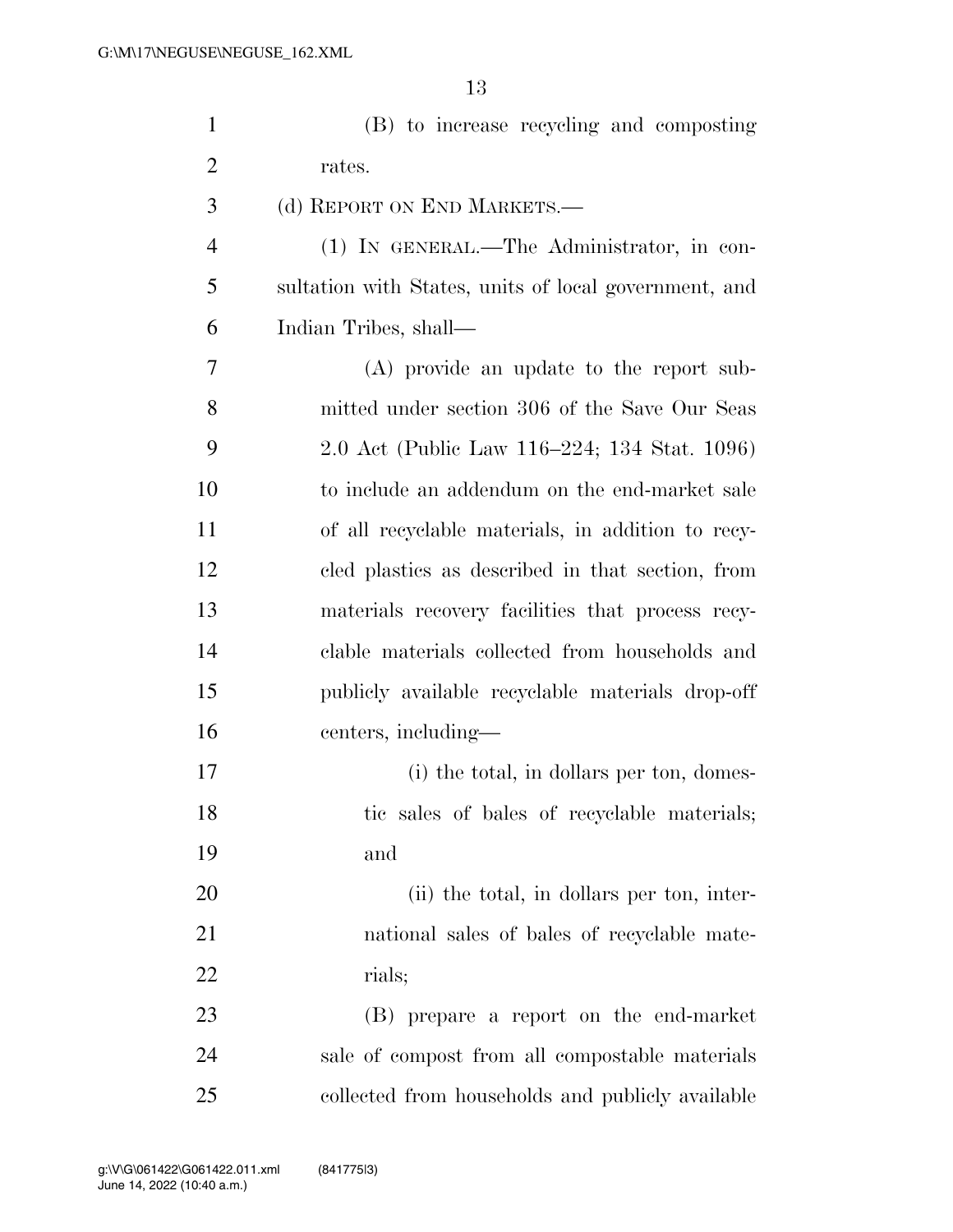compost drop-off centers, including the total, in dollars per ton, of domestic sales of compostable materials; and (C) not later than 1 year after the date of enactment of this Act, submit to Congress the update to the report prepared under subpara- graph (A) and the report prepared under sub- paragraph (B). (2) CONFIDENTIAL OR PROPRIETARY BUSINESS INFORMATION.—Information collected under sub- paragraphs (A) and (B) of paragraph (1) shall not include any confidential or proprietary business in- formation, as determined by the Administrator. **SEC. 7. STUDY ON THE DIVERSION OF RECYCLABLE MATE- RIALS FROM A CIRCULAR MARKET.**  (a) IN GENERAL.—Not later than 1 year after the date of enactment of this Act, the Administrator shall de- velop a metric for determining the proportion of recyclable materials in commercial and municipal waste streams that are being diverted from a circular market. (b) STUDY; REPORT.—Not later than 1 year after the development of a metric under subsection (a), the Admin-istrator shall conduct a study of, and submit to Congress

 a report on, the proportion of recyclable materials in com-mercial and municipal waste streams that, during each of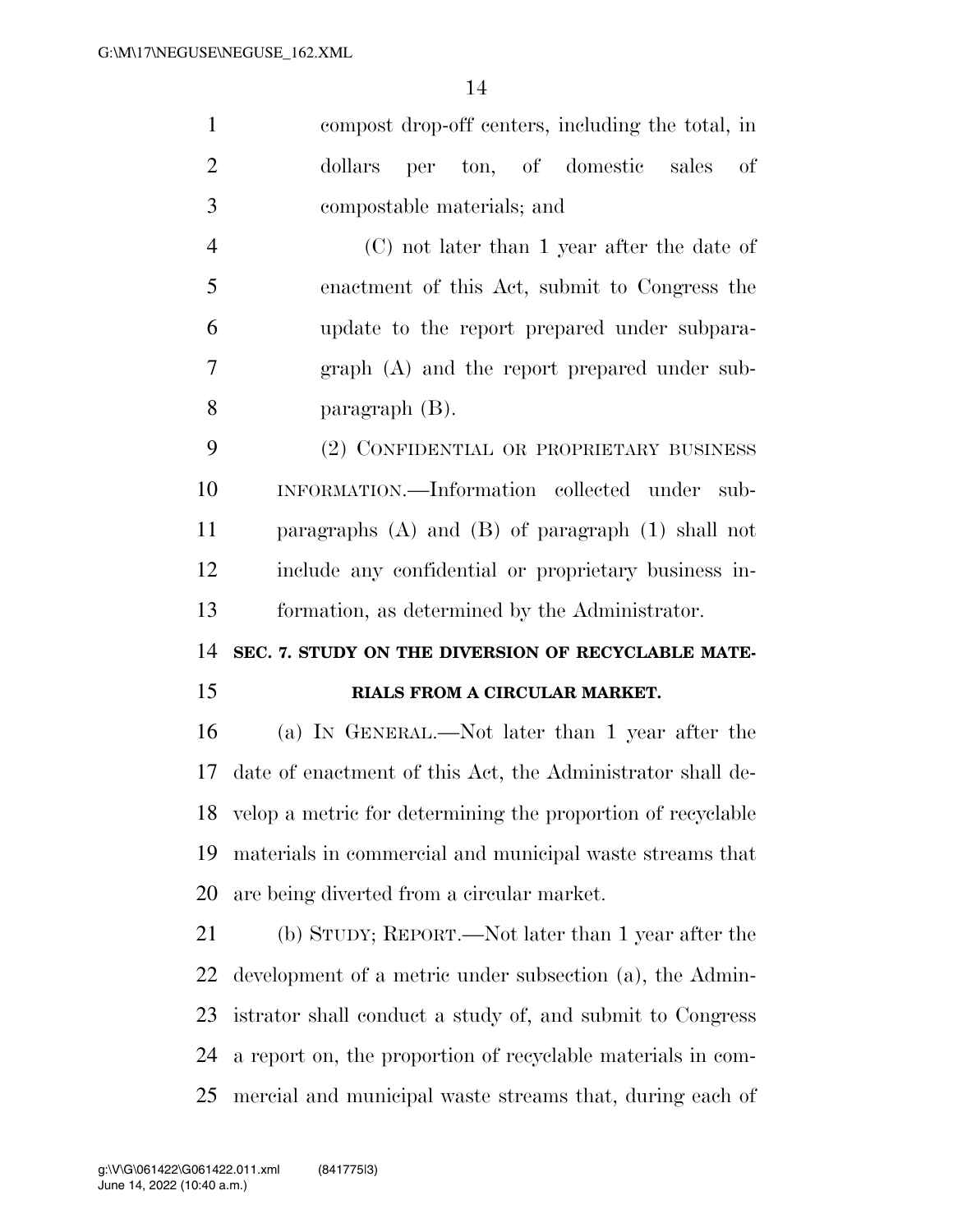the 10 calendar years preceding the year of submission of the report, were diverted from a circular market.

 (c) DATA.—The report under subsection (b) shall provide data on specific recyclable materials, including aluminum, plastics, paper and paperboard, textiles, and glass, that were prevented from remaining in a circular market through disposal or elimination, and to what use those specific recyclable materials were lost.

 (d) EVALUATION.—The report under subsection (b) shall include an evaluation of whether the establishment or improvement of recycling programs would—

(1) improve recycling rates; or

 (2) reduce the quantity of recyclable materials being unutilized in a circular market.

#### **SEC. 8. VOLUNTARY GUIDELINES.**

The Administrator shall—

 (1) in consultation with States, units of local government, and Indian Tribes, develop, based on the results of the studies, reports, inventory, and data determined under sections 4 through 7, and provide to States, units of local government, and In- dian Tribes best practices that the States, units of local government, and Indian Tribes may use to en-hance recycling and composting, including—